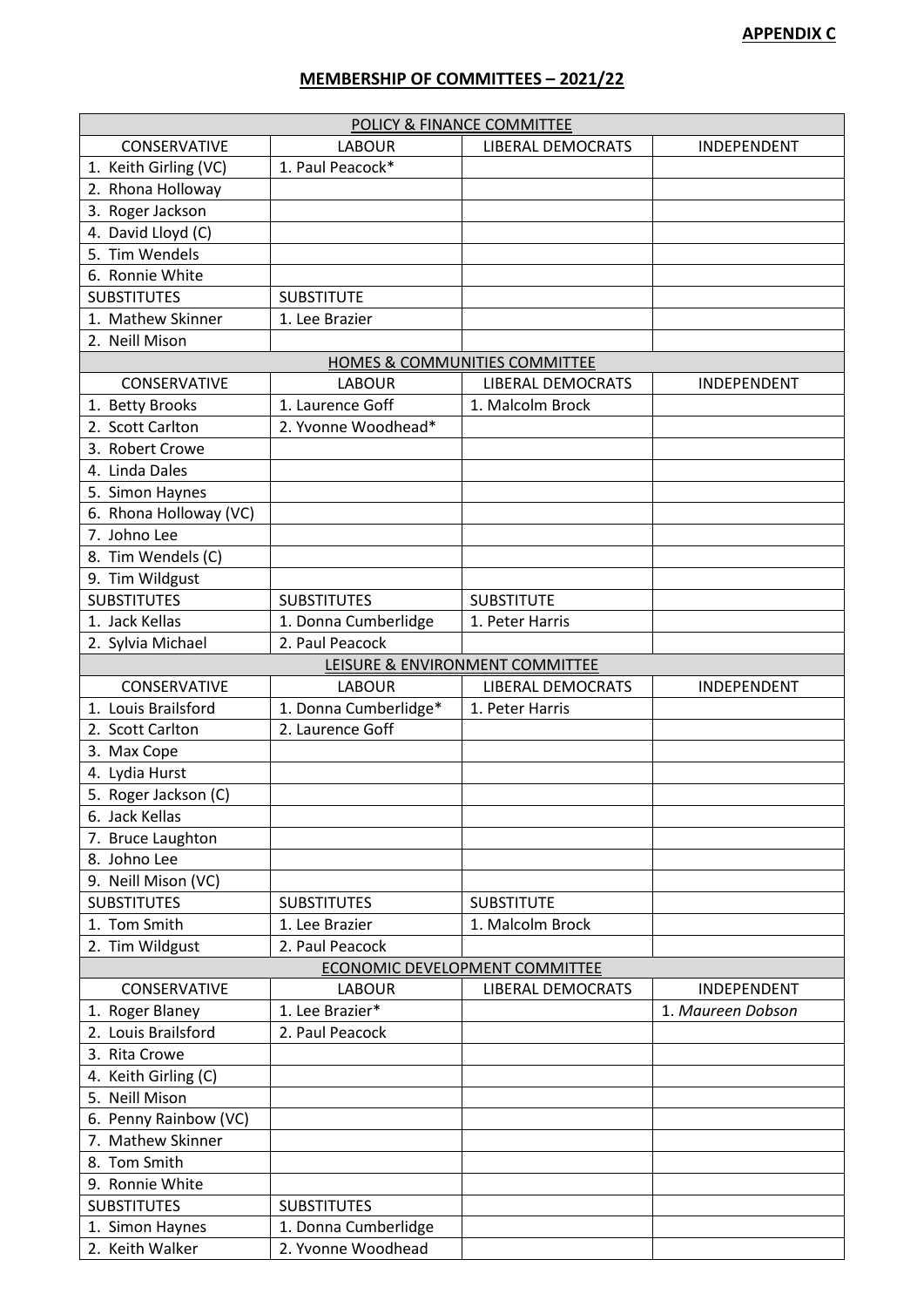| PLANNING COMMITTEE                    |                      |                                   |                  |  |  |  |
|---------------------------------------|----------------------|-----------------------------------|------------------|--|--|--|
| <b>CONSERVATIVE</b>                   | <b>LABOUR</b>        | <b>LIBERAL DEMOCRATS</b>          | INDEPENDENT      |  |  |  |
| Roger Blaney (C)<br>1.                | 1. Laurence Goff     | 1. Malcolm Brock                  | 1. Tina Thompson |  |  |  |
| <b>Robert Crowe</b><br>2.             | 2. Yvonne Woodhead   |                                   |                  |  |  |  |
| Linda Dales (VC)<br>3.                |                      |                                   |                  |  |  |  |
| Rhona Holloway<br>4.                  |                      |                                   |                  |  |  |  |
| Penny Rainbow<br>5.                   |                      |                                   |                  |  |  |  |
| Sue Saddington<br>6.                  |                      |                                   |                  |  |  |  |
| <b>Mathew Skinner</b><br>7.           |                      |                                   |                  |  |  |  |
| <b>Tom Smith</b><br>8.                |                      |                                   |                  |  |  |  |
| Ivor Walker<br>9.                     |                      |                                   |                  |  |  |  |
| 10. Keith Walker                      |                      |                                   |                  |  |  |  |
| 11. Tim Wildgust                      |                      |                                   |                  |  |  |  |
| LICENSING COMMITTEE                   |                      |                                   |                  |  |  |  |
| <b>CONSERVATIVE</b>                   | <b>LABOUR</b>        | <b>LIBERAL DEMOCRATS</b>          | INDEPENDENT      |  |  |  |
| <b>Betty Brooks</b><br>1.             | 1. Lee Brazier       | 1. Peter Harris                   | 1. Tina Thompson |  |  |  |
| <b>Scott Carlton</b><br>2.            | 2. Yvonne Woodhead   |                                   |                  |  |  |  |
| Max Cope<br>3.                        |                      |                                   |                  |  |  |  |
| Rita Crowe (C)<br>4.                  |                      |                                   |                  |  |  |  |
| Roger Jackson<br>5.                   |                      |                                   |                  |  |  |  |
| Sylvia Michael<br>6.                  |                      |                                   |                  |  |  |  |
| Sue Saddington<br>7.                  |                      |                                   |                  |  |  |  |
| Ivor Walker<br>8.                     |                      |                                   |                  |  |  |  |
| 9. Keith Walker                       |                      |                                   |                  |  |  |  |
| 10. Ronnie White (VC)                 |                      |                                   |                  |  |  |  |
| 11. Tim Wildgust                      |                      |                                   |                  |  |  |  |
|                                       |                      | <b>GENERAL PURPOSES COMMITTEE</b> |                  |  |  |  |
| CONSERVATIVE                          | <b>LABOUR</b>        | <b>LIBERAL DEMOCRATS</b>          | INDEPENDENT      |  |  |  |
| <b>Betty Brooks</b><br>1.             | 1. Lee Brazier       | 1. Peter Harris                   | 1. Tina Thompson |  |  |  |
| <b>Scott Carlton</b><br>2.            | 2. Yvonne Woodhead   |                                   |                  |  |  |  |
| 3.<br>Max Cope                        |                      |                                   |                  |  |  |  |
| Rita Crowe (C)<br>4.                  |                      |                                   |                  |  |  |  |
| Roger Jackson<br>5.                   |                      |                                   |                  |  |  |  |
| Sylvia Michael<br>6.                  |                      |                                   |                  |  |  |  |
| Sue Saddington<br>7.                  |                      |                                   |                  |  |  |  |
| Ivor Walker<br>8.                     |                      |                                   |                  |  |  |  |
| 9. Keith Walker                       |                      |                                   |                  |  |  |  |
| 10. Ronnie White (VC)                 |                      |                                   |                  |  |  |  |
| 11. Tim Wildgust                      |                      |                                   |                  |  |  |  |
| <b>AUDIT &amp; ACCOUNTS COMMITTEE</b> |                      |                                   |                  |  |  |  |
| <b>CONSERVATIVE</b>                   | <b>LABOUR</b>        | <b>LIBERAL DEMOCRATS</b>          | INDEPENDENT      |  |  |  |
| 1. Betty Brooks                       | 1. Donna Cumberlidge |                                   |                  |  |  |  |
| 2. Michael Brown                      |                      |                                   |                  |  |  |  |
| 3. Robert Crowe                       |                      |                                   |                  |  |  |  |
| 4. Johno Lee                          |                      |                                   |                  |  |  |  |
|                                       |                      |                                   |                  |  |  |  |
| 5. Sylvia Michael (C)                 |                      |                                   |                  |  |  |  |
| CONSERVATIVE                          |                      | SHAREHOLDER COMMITTEE             |                  |  |  |  |
|                                       | <b>LABOUR</b>        | <b>LIBERAL DEMOCRATS</b>          | INDEPENDENT      |  |  |  |
| 1. Louis Brailsford                   | 1. Paul Peacock      |                                   |                  |  |  |  |
| 2. Max Cope                           |                      |                                   |                  |  |  |  |
| 3. Simon Haynes                       |                      |                                   |                  |  |  |  |
| 4. David Lloyd (C)                    |                      |                                   |                  |  |  |  |